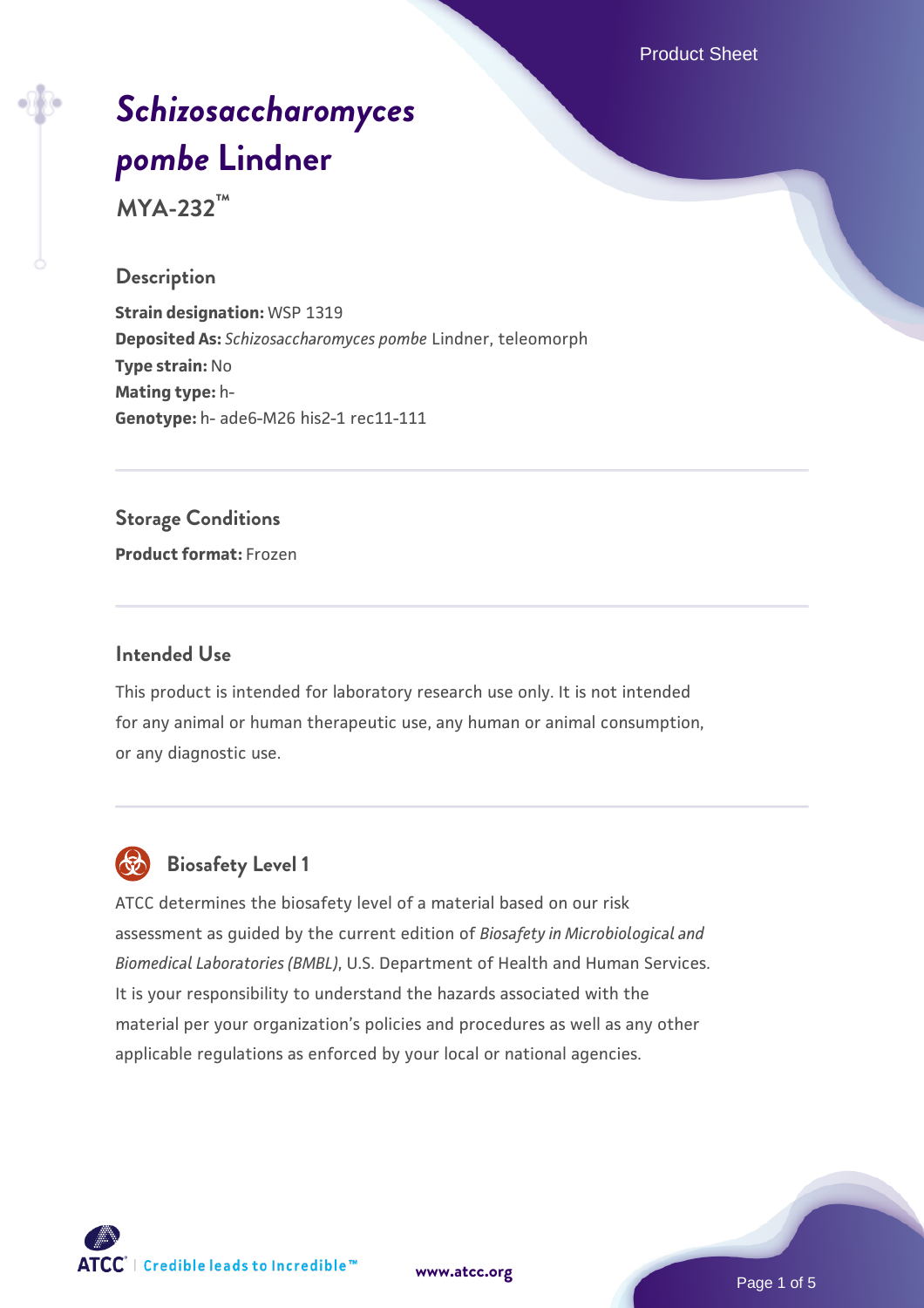### **[Schizosaccharomyces pombe](https://www.atcc.org/products/mya-232)** [Lindner](https://www.atcc.org/products/mya-232) **Product Sheet** Product Sheet **MYA-232**

ATCC highly recommends that appropriate personal protective equipment is always used when handling vials. For cultures that require storage in liquid nitrogen, it is important to note that some vials may leak when submersed in liquid nitrogen and will slowly fill with liquid nitrogen. Upon thawing, the conversion of the liquid nitrogen back to its gas phase may result in the vial exploding or blowing off its cap with dangerous force creating flying debris. Unless necessary, ATCC recommends that these cultures be stored in the vapor phase of liquid nitrogen rather than submersed in liquid nitrogen.

# **Certificate of Analysis**

For batch-specific test results, refer to the applicable certificate of analysis that can be found at www.atcc.org.

#### **Growth Conditions**

**Medium:**  [ATCC Medium 1245: YEPD](https://www.atcc.org/-/media/product-assets/documents/microbial-media-formulations/1/2/4/5/atcc-medium-1245.pdf?rev=705ca55d1b6f490a808a965d5c072196) **Temperature:** 25°C

# **Material Citation**

If use of this material results in a scientific publication, please cite the material in the following manner: *Schizosaccharomyces pombe* Lindner (ATCC MYA-232)

#### **References**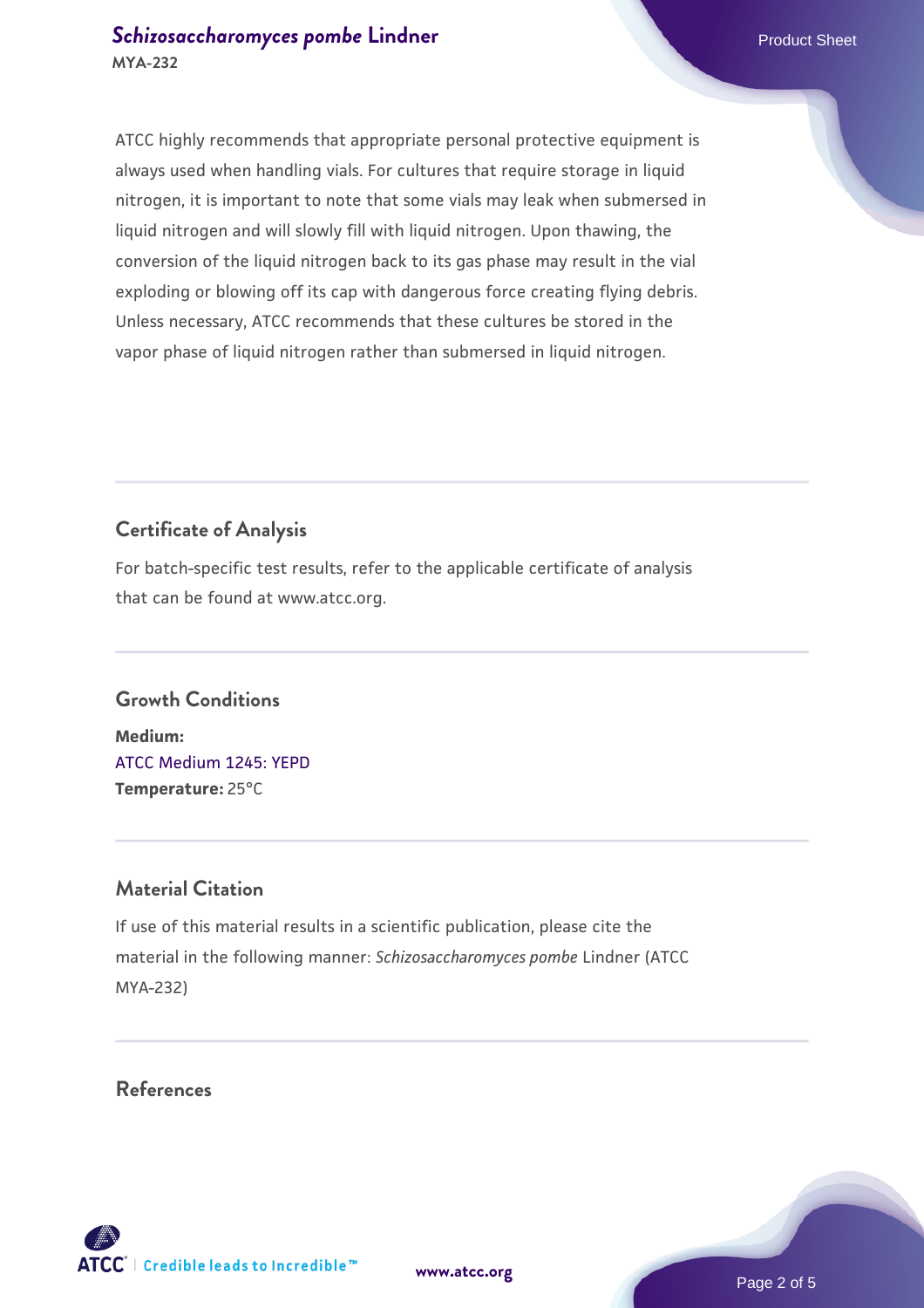#### **[Schizosaccharomyces pombe](https://www.atcc.org/products/mya-232)** [Lindner](https://www.atcc.org/products/mya-232) **Product Sheet** Product Sheet **MYA-232**

References and other information relating to this material are available at www.atcc.org.

#### **Warranty**

The product is provided 'AS IS' and the viability of ATCC® products is warranted for 30 days from the date of shipment, provided that the customer has stored and handled the product according to the information included on the product information sheet, website, and Certificate of Analysis. For living cultures, ATCC lists the media formulation and reagents that have been found to be effective for the product. While other unspecified media and reagents may also produce satisfactory results, a change in the ATCC and/or depositor-recommended protocols may affect the recovery, growth, and/or function of the product. If an alternative medium formulation or reagent is used, the ATCC warranty for viability is no longer valid. Except as expressly set forth herein, no other warranties of any kind are provided, express or implied, including, but not limited to, any implied warranties of merchantability, fitness for a particular purpose, manufacture according to cGMP standards, typicality, safety, accuracy, and/or noninfringement.

#### **Disclaimers**

This product is intended for laboratory research use only. It is not intended for any animal or human therapeutic use, any human or animal consumption, or any diagnostic use. Any proposed commercial use is prohibited without a license from ATCC.

While ATCC uses reasonable efforts to include accurate and up-to-date information on this product sheet, ATCC makes no warranties or representations as to its accuracy. Citations from scientific literature and patents are provided for informational purposes only. ATCC does not warrant





Page 3 of 5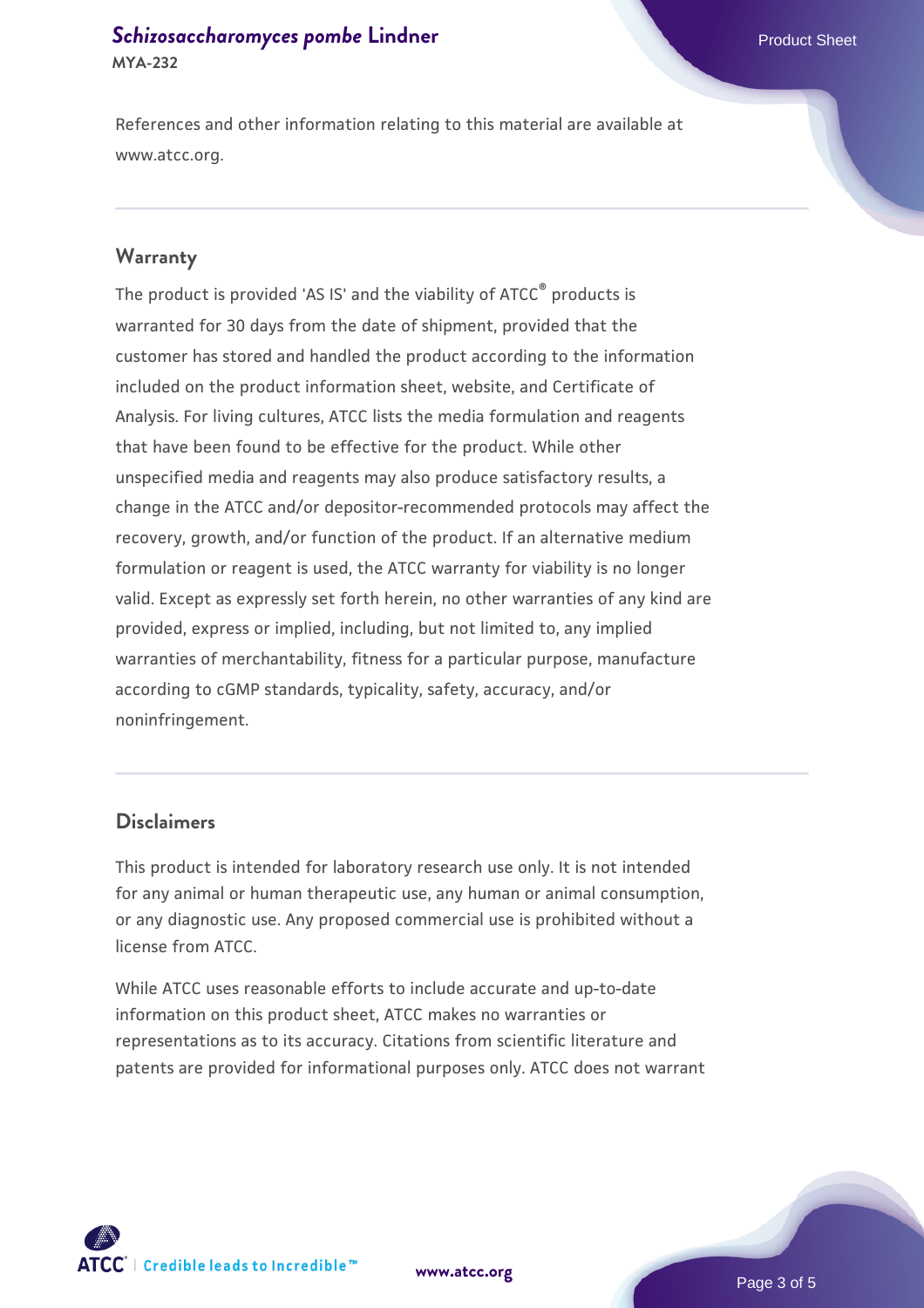that such information has been confirmed to be accurate or complete and the customer bears the sole responsibility of confirming the accuracy and completeness of any such information.

This product is sent on the condition that the customer is responsible for and assumes all risk and responsibility in connection with the receipt, handling, storage, disposal, and use of the ATCC product including without limitation taking all appropriate safety and handling precautions to minimize health or environmental risk. As a condition of receiving the material, the customer agrees that any activity undertaken with the ATCC product and any progeny or modifications will be conducted in compliance with all applicable laws, regulations, and guidelines. This product is provided 'AS IS' with no representations or warranties whatsoever except as expressly set forth herein and in no event shall ATCC, its parents, subsidiaries, directors, officers, agents, employees, assigns, successors, and affiliates be liable for indirect, special, incidental, or consequential damages of any kind in connection with or arising out of the customer's use of the product. While reasonable effort is made to ensure authenticity and reliability of materials on deposit, ATCC is not liable for damages arising from the misidentification or misrepresentation of such materials.

Please see the material transfer agreement (MTA) for further details regarding the use of this product. The MTA is available at www.atcc.org.

# **Copyright and Trademark Information**

© ATCC 2021. All rights reserved. ATCC is a registered trademark of the American Type Culture Collection.

#### **Revision**

This information on this document was last updated on 2021-05-20

# **Contact Information**